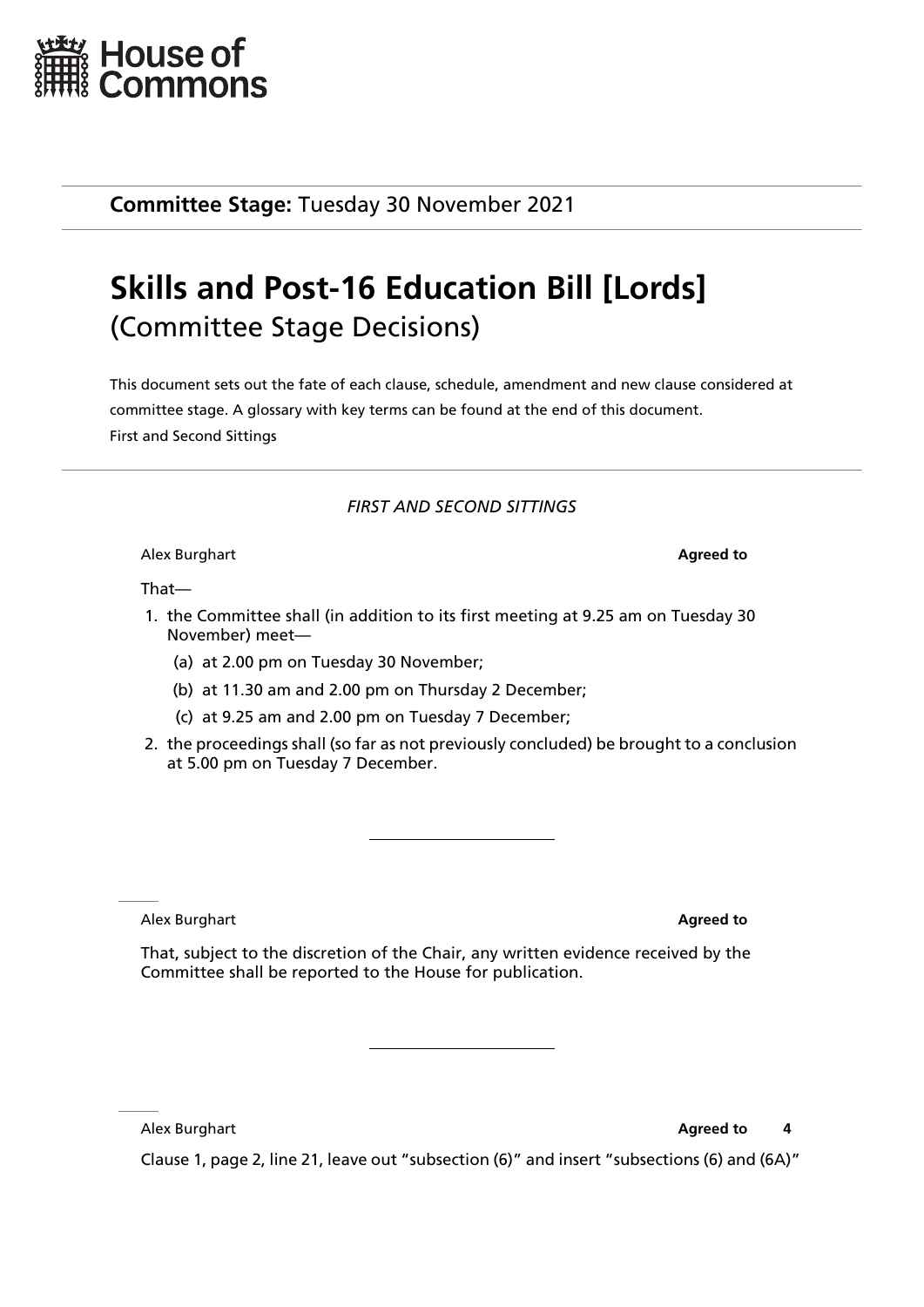| Alex Burghart                                                                                                                                                                       |       |                                                                              | <b>Agreed to</b>                                                                                                                                                                                                                      |    |
|-------------------------------------------------------------------------------------------------------------------------------------------------------------------------------------|-------|------------------------------------------------------------------------------|---------------------------------------------------------------------------------------------------------------------------------------------------------------------------------------------------------------------------------------|----|
|                                                                                                                                                                                     |       | Clause 1, page 2, line 32, at end insert-                                    |                                                                                                                                                                                                                                       |    |
|                                                                                                                                                                                     |       | "(6A) Where a specified area covers any of the area of a relevant authority, | the Secretary of State may approve and publish a local skills improvement<br>plan for the specified area only if satisfied that in the development of the<br>plan due consideration was given to the views of the relevant authority. |    |
|                                                                                                                                                                                     |       | For this purpose "relevant authority" means-                                 |                                                                                                                                                                                                                                       |    |
| (a)<br>a mayoral combined authority within the meaning of Part 6 of the<br>Local Democracy, Economic Development and Construction Act<br>2009 (see section 107A(8) of that Act), or |       |                                                                              |                                                                                                                                                                                                                                       |    |
| (b)                                                                                                                                                                                 |       | the Greater London Authority."                                               |                                                                                                                                                                                                                                       |    |
| Alex Burghart                                                                                                                                                                       |       |                                                                              | <b>Agreed to on division</b>                                                                                                                                                                                                          |    |
|                                                                                                                                                                                     |       | Clause 1, page 2, line 35, leave out from "body" to "for" in line 37         |                                                                                                                                                                                                                                       |    |
| Alex Burghart                                                                                                                                                                       |       |                                                                              | <b>Agreed to on division</b>                                                                                                                                                                                                          |    |
|                                                                                                                                                                                     |       |                                                                              | Clause 1, page 2, line 40, leave out from beginning to "and" in line 6 on page 3                                                                                                                                                      |    |
|                                                                                                                                                                                     |       |                                                                              |                                                                                                                                                                                                                                       |    |
| Emma Hardy                                                                                                                                                                          |       |                                                                              | Withdrawn after debate                                                                                                                                                                                                                | 27 |
|                                                                                                                                                                                     |       | Clause 1, page 3, line 4, at end insert-                                     |                                                                                                                                                                                                                                       |    |
|                                                                                                                                                                                     | "(iv) | groups representing the interests of people with<br>disabilities,"           |                                                                                                                                                                                                                                       |    |
| Mr Toby Perkins<br>Matt Western                                                                                                                                                     |       |                                                                              | <b>Withdrawn after debate</b>                                                                                                                                                                                                         | 33 |
|                                                                                                                                                                                     |       | Clause 1, page 3, line 4, at end insert-                                     |                                                                                                                                                                                                                                       |    |
|                                                                                                                                                                                     | "(iv) | Local Enterprise Partnerships and the skills and<br>productivity board,"     |                                                                                                                                                                                                                                       |    |
|                                                                                                                                                                                     |       |                                                                              |                                                                                                                                                                                                                                       |    |
| Sarah Champion<br>Marsha De Cordova<br>Paula Barker<br><b>Tony Lloyd</b>                                                                                                            |       |                                                                              | <b>Negatived on division</b>                                                                                                                                                                                                          |    |
| lan Lavery                                                                                                                                                                          |       |                                                                              |                                                                                                                                                                                                                                       |    |
| Mr Virendra Sharma<br><b>Ruth Cadbury</b><br>Kate Osborne                                                                                                                           |       | Rushanara Ali<br><b>Mr Clive Betts</b>                                       | <b>Ms Marie Rimmer</b><br>Kim Leadbeater                                                                                                                                                                                              |    |

Clause 1, page 3, line 6, after "evidence" insert ", including the views of relevant community groups including those representing the interests of disabled people,"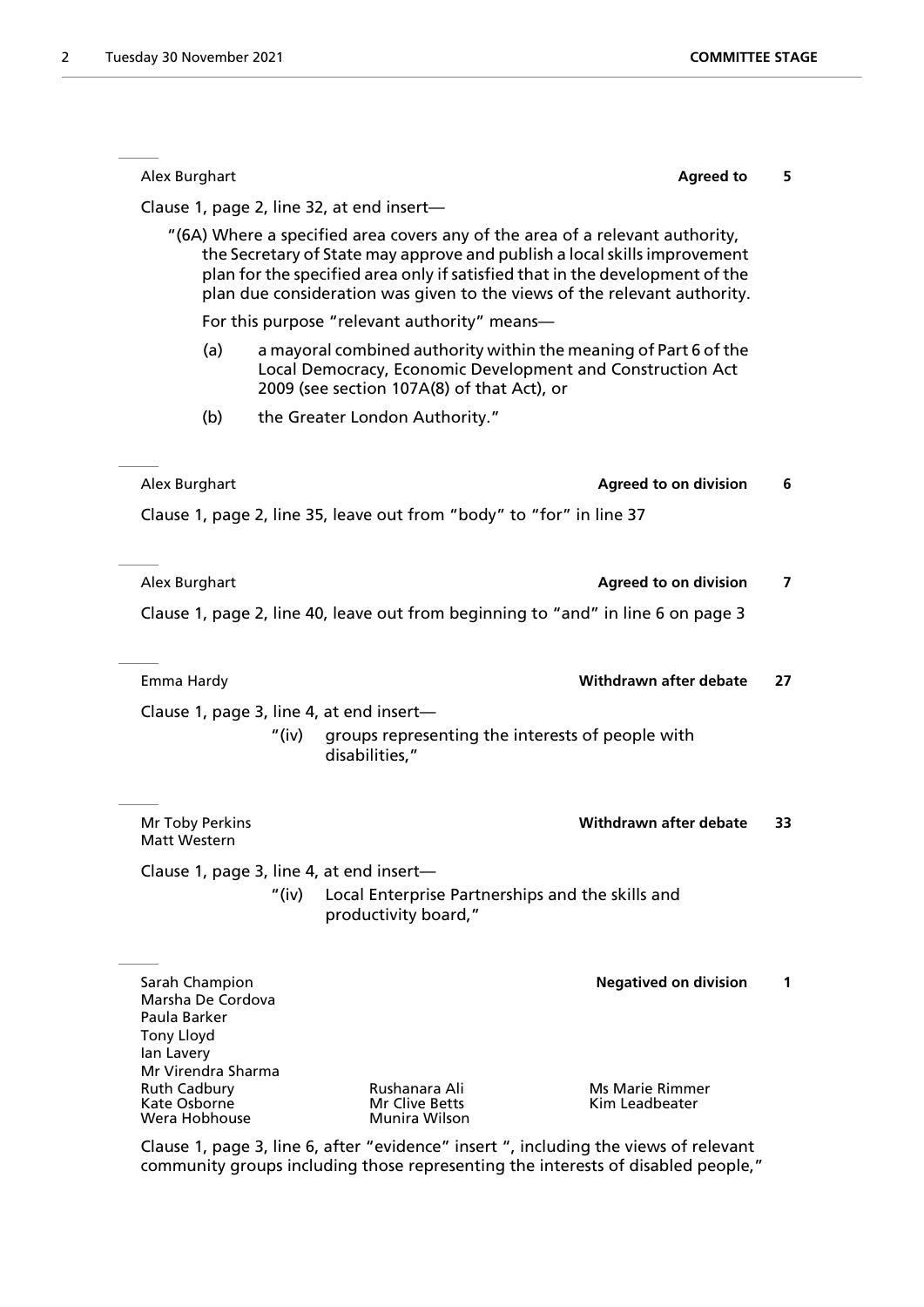| Alex Burghart                             |                                                                | <b>Agreed to on division</b>                                     | 8              |
|-------------------------------------------|----------------------------------------------------------------|------------------------------------------------------------------|----------------|
|                                           | Clause 1, page 3, line 8, leave out "by people resident"       |                                                                  |                |
|                                           |                                                                |                                                                  |                |
| Alex Burghart                             |                                                                | <b>Agreed to on division</b>                                     | 9              |
|                                           | Clause 1, page 3, line 9, leave out "and other local bodies"   |                                                                  |                |
|                                           |                                                                |                                                                  |                |
| Alex Burghart                             |                                                                | <b>Agreed to</b>                                                 | 10             |
|                                           | Clause 1, page 3, line 10, after "any" insert "English-funded" |                                                                  |                |
|                                           |                                                                |                                                                  |                |
| Sarah Champion                            |                                                                | <b>Not called</b>                                                | $\overline{2}$ |
| Marsha De Cordova<br>Paula Barker         |                                                                |                                                                  |                |
| <b>Tony Lloyd</b><br>lan Lavery           |                                                                |                                                                  |                |
| Mr Virendra Sharma<br><b>Ruth Cadbury</b> | Rushanara Ali                                                  | Ms Marie Rimmer                                                  |                |
| Kate Osborne<br>Wera Hobhouse             | Mr Clive Betts<br><b>Munira Wilson</b>                         | Kim Leadbeater                                                   |                |
|                                           | Clause 1, page 3, line 12, at end insert-                      |                                                                  |                |
| "(d)                                      | identifies actions to be taken to reduce the disability        |                                                                  |                |
|                                           | employment gap within the specified area."                     |                                                                  |                |
| Emma Hardy                                |                                                                | Not called                                                       | 28             |
|                                           | Clause 1, page 3, line 12, at end insert-                      |                                                                  |                |
| "(d) ·                                    |                                                                | identifies positive actions to reduce the disability employment  |                |
|                                           | gap within the specified area."                                |                                                                  |                |
|                                           |                                                                |                                                                  |                |
| Mr Toby Perkins<br>Matt Western           |                                                                | Not called                                                       | 34             |
|                                           | Clause 1, page 3, line 12, at end insert-                      |                                                                  |                |
| "(d)                                      | lists specific strategies to support learners who have or have | previously had, a statement of Special Educational Need or an    |                |
|                                           |                                                                | Education and Health Care Plan into employment, including but    |                |
|                                           | not limited to provision for supported internships."           |                                                                  |                |
|                                           |                                                                |                                                                  |                |
| Mr Toby Perkins<br>Matt Western           |                                                                | Not called                                                       | 38             |
|                                           | Clause 1, page 3, line 12, at end insert-                      |                                                                  |                |
| "(d)                                      | takes account of a provider of designated distance learning    | courses that are undertaken by residents of the specified area." |                |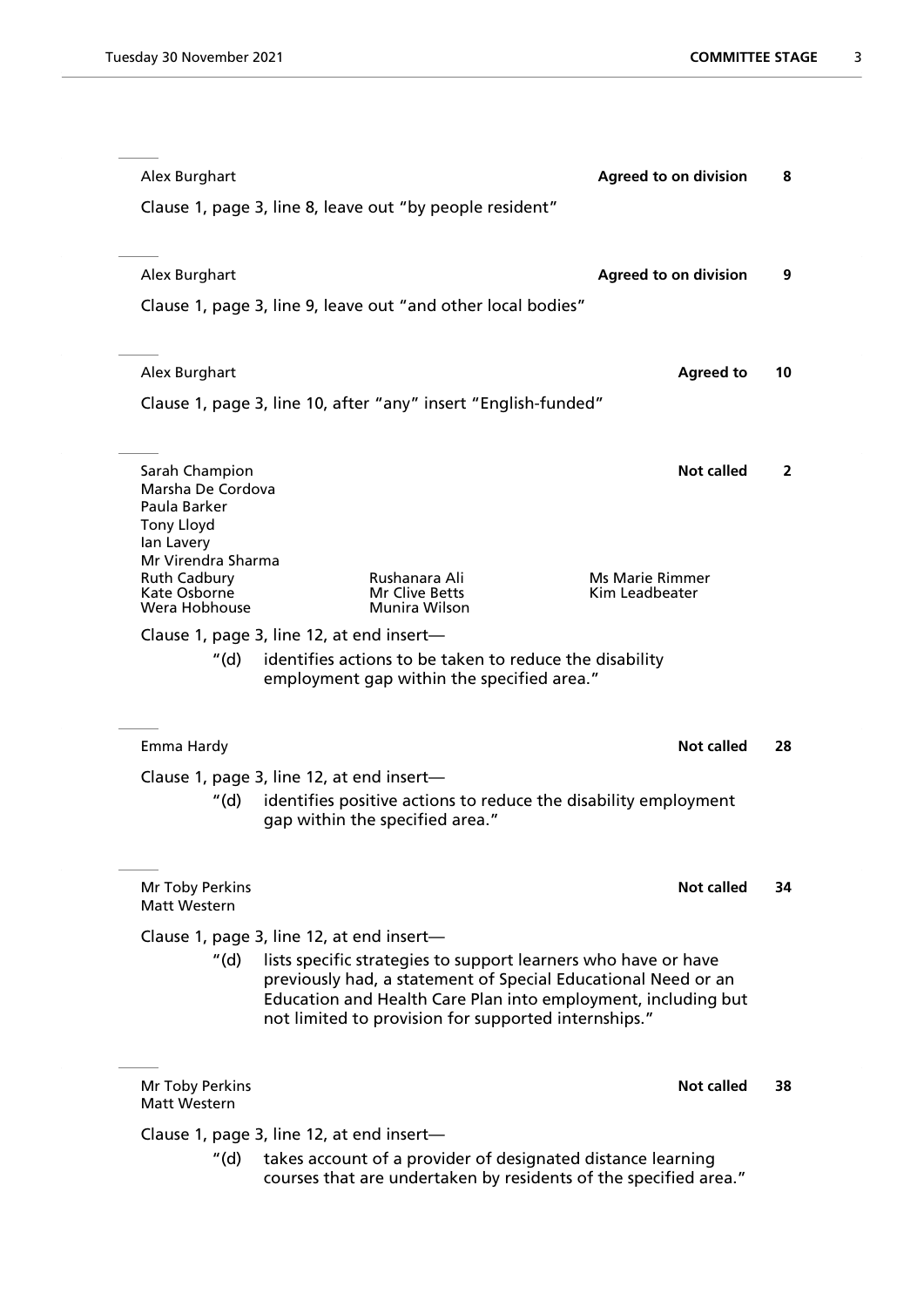Mr Toby Perkins **Not called** 39 Matt Western Clause 1, page 3, line 12, at end insert— "(d) these conditions to include the requirement for the LSIP to give due regard to a national strategy for education and skills, which is agreed across the Department for Education, Department for Work and Pensions, Department for Business, Energy and Industrial Strategy, and the Department for Levelling Up Housing and Communities." **Mr Toby Perkins <b>Not called** 40 Matt Western Clause 1, page 3, line 12, at end insert— "(7A) The Secretary of State must prepare and publish guidance setting out the criteria used to determine the boundaries of a specified area for the purpose of this section." Mr Toby Perkins **Negatived on division 41** Matt Western Clause 1, page 3, line 12, at end insert— "(7A) Before local skills improvement plans are introduced outside of trailblazer areas, the Secretary of State must publish guidance relating to their implementation, subject to consultation of all Mayoral Combined Authorities and, where there is not one, the relevant local authority." **Mr Toby Perkins <b>Not called** 44 Matt Western Clause 1, page 3, line 12, at end insert—

"(7A) Colleges and other providers may propose revisions where they consider that the plans do not appropriately reflect the full diversity of priorities across the locality."

*Clause, as amended, agreed to.*

Matt Western

Mr Toby Perkins **Withdrawn after debate 35**

Clause 2, page 3, line 22, after "the" and before "employers" insert "public and private sector"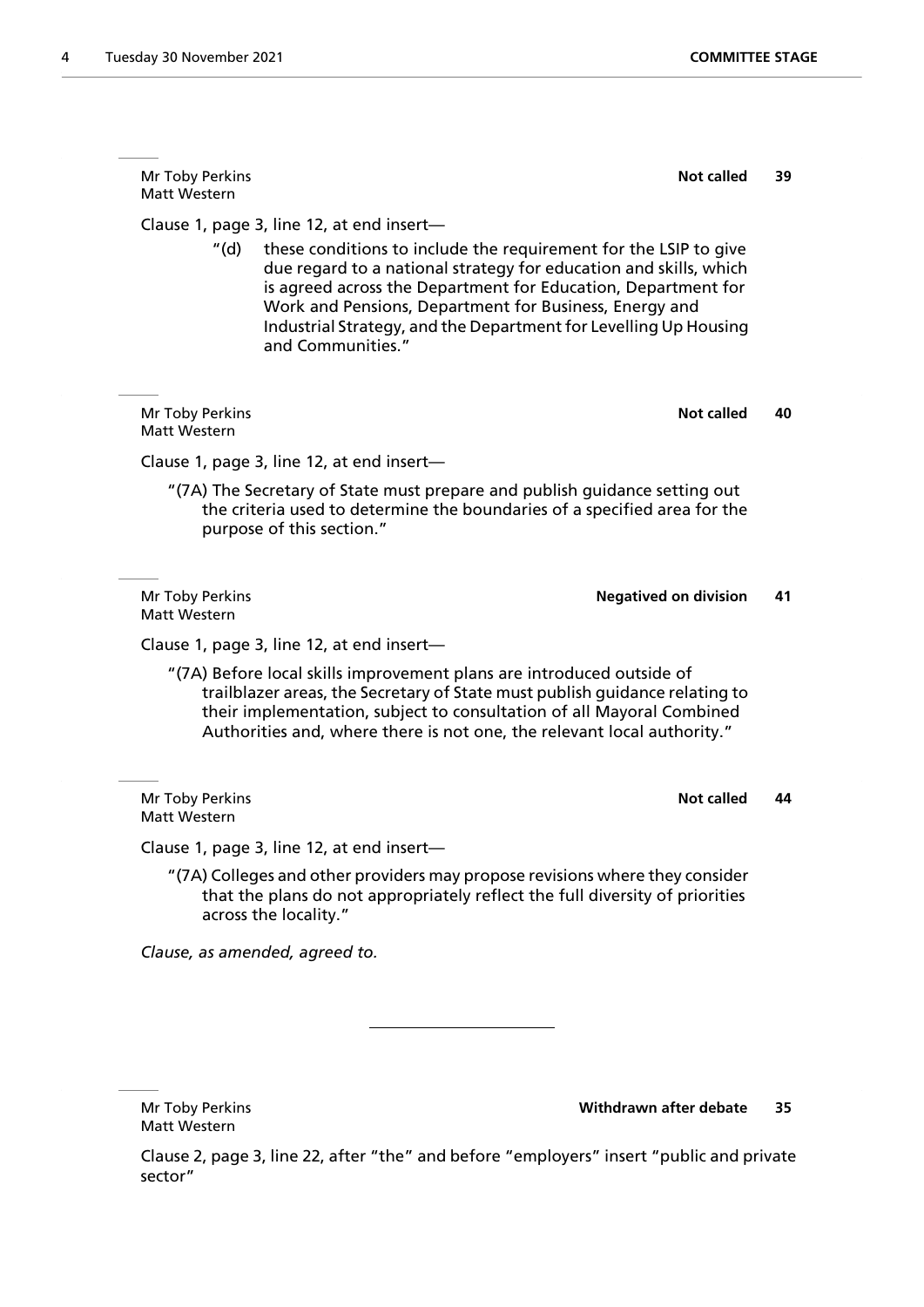Mr Toby Perkins **Not called** 45 Matt Western Clause 2, page 3, line 22, leave out "reasonably" Mr Toby Perkins **Not called** 36 Matt Western Clause 2, page 3, line 22, after "employers" insert ", local Further Education colleges, independent training providers, local authority (including Mayoral combined authorities) and Local enterprise partnerships" Mr Toby Perkins **Not called** 46 Matt Western Clause 2, page 3, line 23, after "area," insert "including the interests of small and medium sized enterprises, the self-employed and public and voluntary sector employers," **Sarah Champion Not called** 3 Emma Hardy Marsha De Cordova Paula Barker Tony Lloyd Ian Lavery Mr Virendra Sharma Ruth Cadbury Rushanara Ali Ms Marie Rimmer Kate Osborne<br>1991 - Kim Leadbeater Mar Corea Hobhouse **Munira Wilson** Clause 2, page 3, line 23, at end insert— "(iii) the body is composed of employers who demonstrate reputable practice in relation to equality and diversity in employment, including in relation to disability, and" Mr Toby Perkins **Negatived on division 37** Matt Western Clause 2, page 3, line 23, at end insert— "(iii) in the event that there is no body in the local area that is representative of the organisations listed under subsection (1)(a)(ii) the Secretary of State will instruct the Local Enterprise Partnership or Metro mayor to bring

> take on responsibility for drawing up the local skills improvement plan."

together a board which is representative of all the organisations outlined in subsection (1)(a)(ii), who will